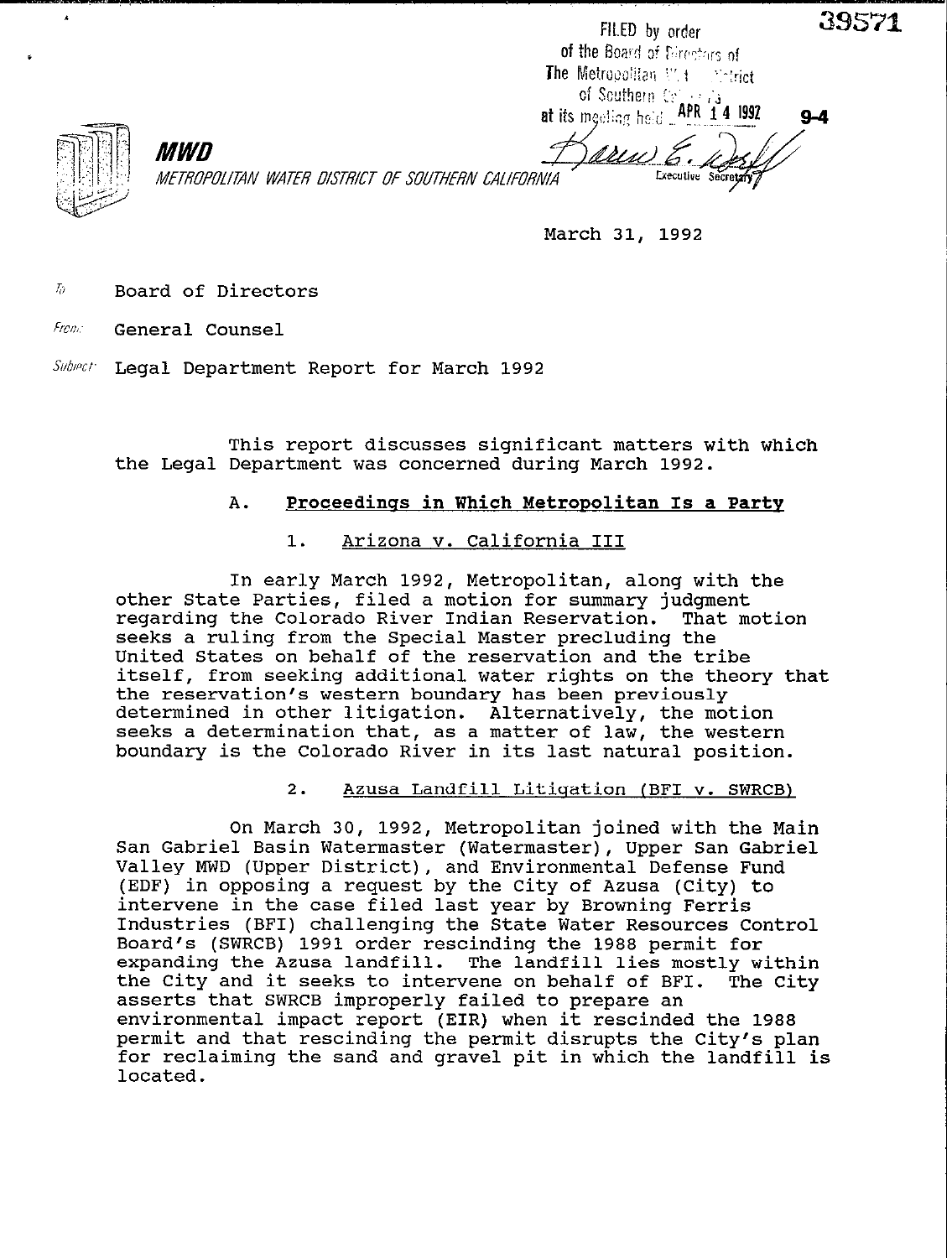The landfill also lies within a critical groundwater recharge area of the Main San Gabriel Basin. SWRCB rescinded the landfill permit after Metropolitan joined with the Watermaster, Upper District, and EDF in litigation that resulted in the appellate courts reversing a 1989 SWRCB approval of the landfill expansion.

The court has previously allowed Metropolitan, Upper District, Watermaster, and EDF to intervene on behalf of SWRCB since they had initiated the litigation against the landfill expansion. The case is presently stayed pending completion of BFI's appeal in those cases. A hearing on the City's motion is set for April 6, 1992.

# 3. San Gabriel Basin Conjunctive Use Program

On March 19, 1992, a member of the Legal Department, Metropolitan's Director of Resources, and a member of his staff met with the Chairman, Executive Officer, and Engineer of the Main San Gabriel Basin Watermaster, to develop a process for drafting a conjunctive use agreement that would allow implementation of Metropolitan's proposal to upgrade its existing groundwater storage program. The drafting process includes close coordination with Metropolitan's member agencies in the basin.

> 4. State Water Resources Control Board Hearinq on Proposals to Relax Bay-Delta Standards to Help Implement Measures to Protect Winter-Run Salmon

On March 3 and 19, 1992, the State Water Resources Control Board (SWRCB) heard testimony on proposals to relax certain Delta protective standards in order to help implement measures to protect the endangered winter-run Sacramento River salmon. As reported below, the operations of the Central Valley Project (CVP) and State Water Project (SWP) have been modified this year as required by the National Marine Fisheries Service (NMFS) to help protect the winter-run. Among the operational constraints required by NMFS are measures that will make it more difficult to meet salinity standards for Suisun Marsh and the Contra Costa Canal. This could require additional outflow for salinity repulsion, reducing the water available for export by the projects. It has been proposed that certain Suisun Marsh standards be suspended and that the lower of two standards for Contra Costa Canal be relaxed in order to reduce the impacts on the export projects and to retain water for the purpose of lowering river temperatures for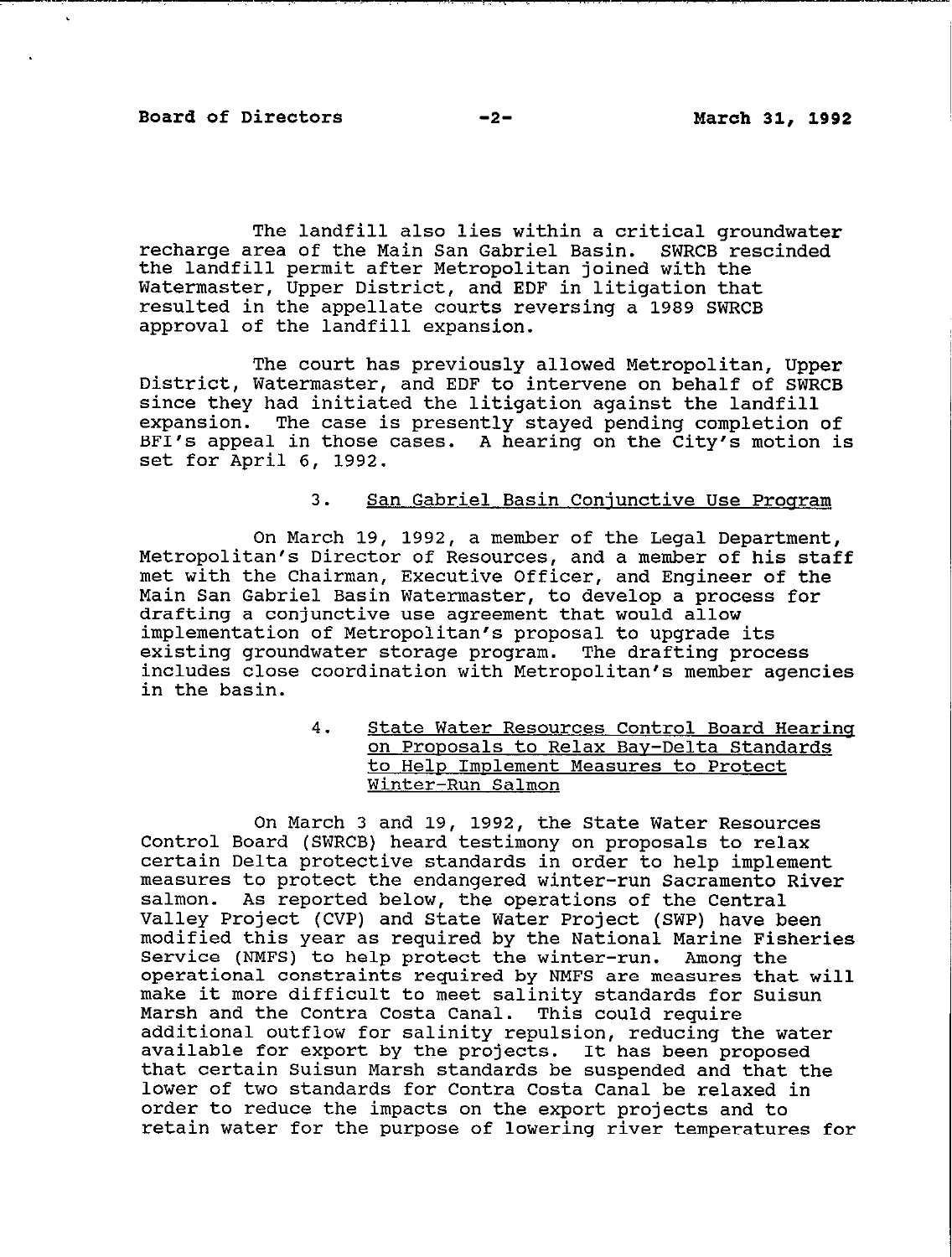**Board of Directors** -3- **March 31, 1992** 

-\_\_-.\_ /.

salmon later in the year. SWRCB has not yet made a decision on these proposals.

### B. Proceedings of Interest to Metropolitan

### 1. Los Angeles Regional Water Quality Control Board Basin Plan

On April 1, 1992, Metropolitan joined with the Main San Gabriel Basin Watermaster, Upper San Gabriel Valley MWD, Three Valleys MWD, and others in submitting a brief to the Los Angeles Regional Water Quality Control Board (Board) supporting its proposal to add a prohibition to its Basin Water Quality Control Plan, prohibiting any new or expanded solid waste landfills in sand or gravel mining pits within the Los Angeles or Ventura counties region. The Board has scheduled an April 20 hearing on this proposal.

### 2. Nevada Pumped Storage Project

On March 26, 1992, Metropolitan filed comments with the Federal Energy Regulatory Commission (FERC) on an application by Mead Energy Company for a preliminary permit to study placing a 1,000 megawatt pumped storage on the Arizona side of Lake Mead. Metropolitan urged that any permit be conditioned on the applicant obtaining an appropriate water use entitlement consistent with the Law of the River, and on the proposal not jeopardizing the purposes for which the United States built Lake Mead, including water conservation, flood control, and hydropower generation at Hoover Dam. If granted, the permit would allow a three-year study of the feasibility of the project. A separate application for a license would need to be filed to get authorization to build and operate the proposed facility.

# 3. National Marine Fisheries Service Jeopardy Opinion Regarding the Endangered Winter-run Sacramento River Salmon.

The National Marine Fisheries Service (NMFS) has issued a "jeopardy opinion" under the federal Endangered Species Act which sets out "reasonable and prudent alternatives" which the Bureau of Reclamation must follow in operating the Central Valley Project during 1992 to protect the endangered winter-run Sacramento River salmon. These alternatives also will have an impact on the Department of Water Resources' operation of the State Water Project. The opinion also included an "incidental take statement" which